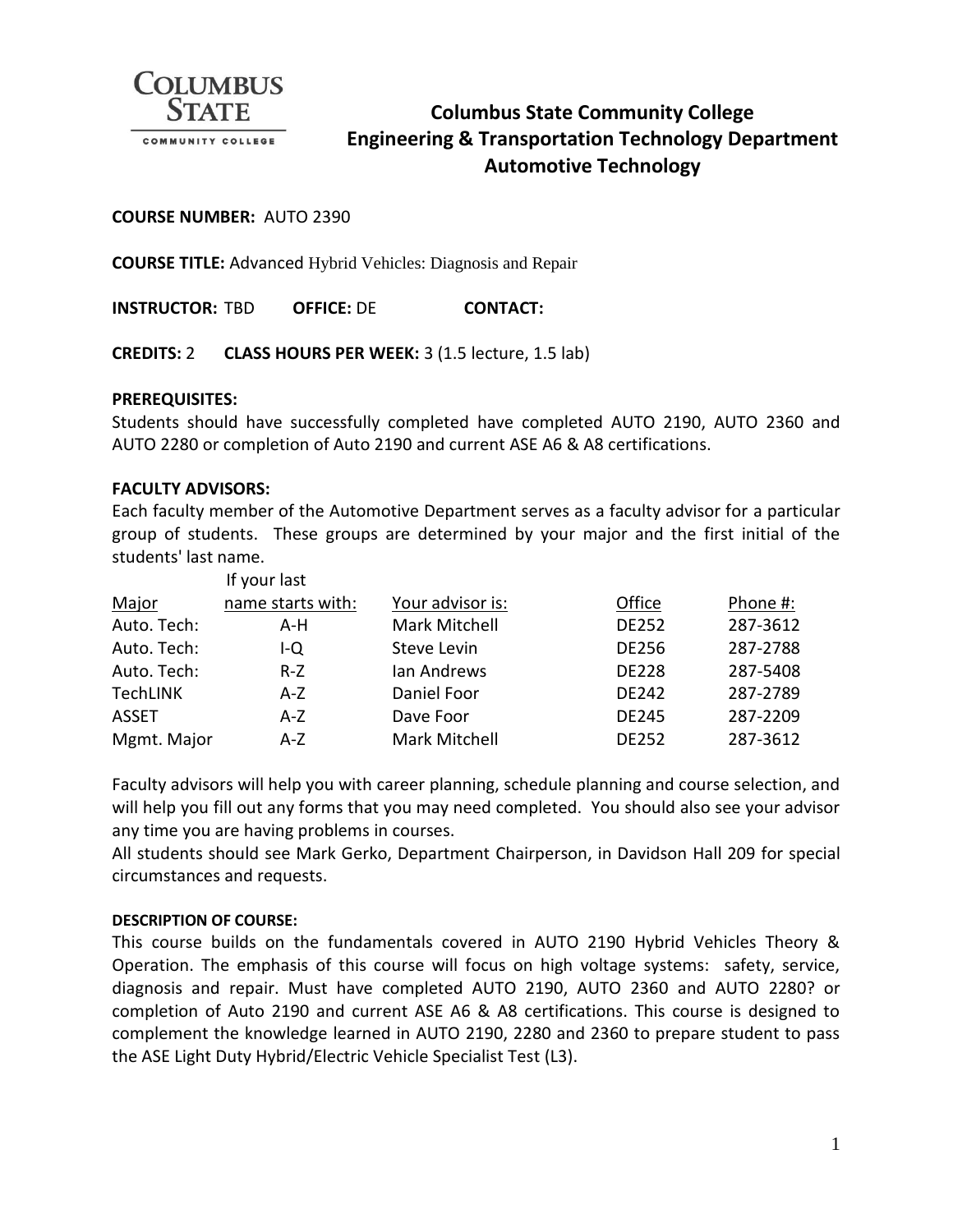# **COURSE TIME ALLOTMENT:**

This course is scheduled to meet 6 hours each week. Approximately 3 of those hours are spent in the classroom and the remaining hours are spent doing lab work. It is recommended that you spend approximately 2 hours outside of class for each class hour and 1 hour for each lab hour. This class could require as much as 9 hours outside of class. This is a general formula as some classes may require more time and some may actually require less time.

# **COURSE STUDENT LEARNING OUTCOMES**

Upon completion of this course, students should be able to,

- 1. Evaluate condition and approximate life expectancy of the high voltage battery
- 2. Diagnosis and repair common high voltage circuit malfunctions. Including contactors and loss of insulation problems
- 3. Evaluate operation of the motor/generator and determine need for repair or replacement
- 4. Evaluate operation of AC/DC inverter and determine need for repair or replacement
- 5. Evaluate operation of DC/DC converter and determine need for repair or replacement
- 6. Replace some common high voltage components following proper safety procedures

# **PROGRAM OUTCOMES**

This course provides a foundation for the following outcomes:

- 1. Identify the major systems of the automobile and correctly assess a system for proper operation.
- 2. Synthesize a customer's symptom into a set of possible system malfunctions and then into a sub-set of possible system component malfunctions.
- 3. Select the correct type and source of Automotive Information and then employ that information to devise a repair strategy.
- 4. Evaluate components and identify the failed component and the root cause of failure.
- 5. Present the prescribed solution and justify the cost of the solution to address a repair concern including presenting alternatives and explaining why the recommendation is the best choice.
- 6. Determine the correct procedure for the repair and then correctly perform the procedure.
- 7. Apply proper ethical consideration when recommending needed repairs and managing the employer's resources when conducting such repairs.
- 8. Employ self -teaching techniques mastered during the program in order to remain abreast of advancements in technology.
- 9. Apply good customer relations skills in all interactions with service customers.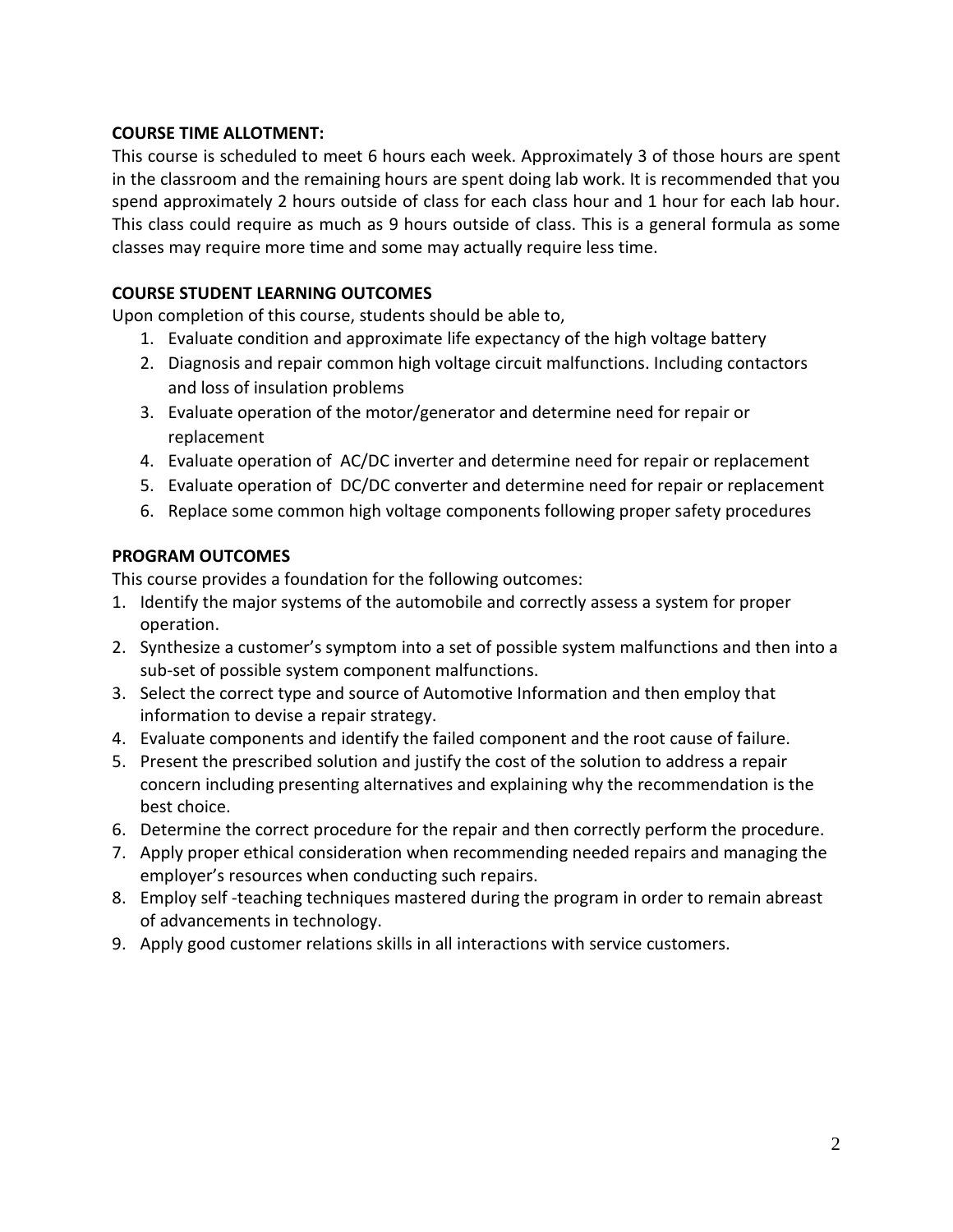**OUTCOMES BASED ASSESSMENT OF STUDENT LEARNING** For this course, students are expected to demonstrate the skills associated with the Institutional Learning Goals (ILG) identified below:

- 1. Critical Thinking
- 2. Communication Competence

In class students are assessed on their achievement of these outcomes. Names will not be used when reporting results. Outcomes-based assessment is used to improve instructional planning and design and the quality of student learning throughout the college.

# **COURSE MATERIALS REQUIRED**

Safety Glasses, non-flammable clothing, hard-soled shoes (No Sandals), pencils and pens. All students will be required to wear safety glasses at all times in the automotive lab area. If you enter these areas without safety glasses on, you will be required to leave the area immediately until you have your safety glasses on.

A copy of the student lab policy is (attached) (on blackboard). If you have any questions or comments regarding these, see your advisor.

# **TEXTBOOK(S), MANUALS, REFERENCES, AND OTHER READINGS**

Electric Drive Vehicle Automotive Technician Training. By National Alternative Fuels Training Consortium. Morgantown West Virginia. Copyright 2013

# **GENERAL INSTRUCTIONAL METHODS**

In-class discussions, Lecture, Demonstrations, PowerPoints, Reading, Lab activities and videos

# **STANDARDS AND METHODS FOR EVALUATION**

Periodic quizzes will be worth 30% of the final grade

All lab worksheets will be worth 50% of the final grade.

A comprehensive final exam worth 20% of the final grade will be given at the end of the quarter.

### **GRADING SCALE (Departmental)**

92 - 100 % = A 85 - 91 % = B 75 - 84 % = C 70 - 74 % = D 0 - 69 % = E

# **SPECIAL COURSE REQUIREMENTS**

**NOTE:** Lab worksheets will be handed out in class and available on blackboard after class. Lab worksheets are due at (or before) the beginning of the next class period after they are assigned. They may be submitted in person or via e-mail. Lab assignments that turned in after the due date & time will be penalized 10% for each day they are late. *There will be no make-up work (labs, quizzes or tests) given without prior approval from the instructor.* If a situation arises that demands a grade of incomplete to be given, arrangements for this must be made with the instructor prior to the end of the term